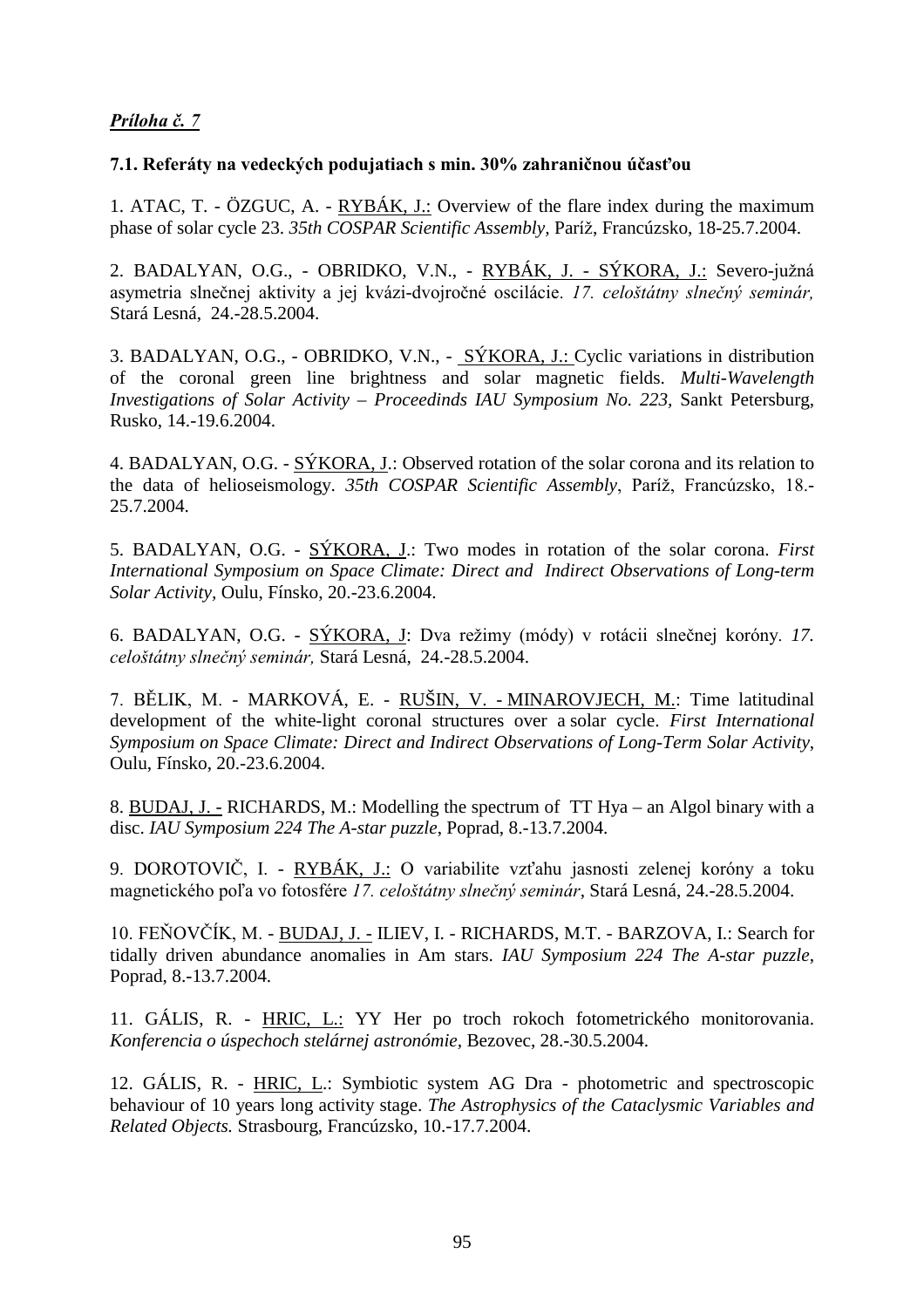13. GÖMÖRY, P. - RYBÁK, J. - KUČERA, A. - CURDT, W. - WÖHL, H.: Eruptívny jav v prechodovej vrstve pozorovaný prístrojom CDS/SOHO. 17. celoštátny slnečný seminár, Stará Lesná, 24.-28.5.2004.

14. GÖMÖRY, P. - RYBÁK, J. - KUČERA, A. - CURDT, W. - WÖHL, H.: Dynamics of the quiet upper solar atmosphere. *3rd ESMN School on Solar Magnetometry and Solar Magnetism.* Tatranská Lomnica, 3-10.11.2004.

15. GÖMÖRY, P. - RYBÁK, J. - KUČERA, A. - CURDT, W. - WÖHL, H.: Dynamics of the quiet upper solar atmosphere in the network. *SOHO 15: Coronal Heating,* St Andrews, Škótsko, 6.-9.9.2004.

16. GÖMÖRY, P. - RYBÁK, J. - KUČERA, A. - CURDT, W. - WÖHL, H.: Variability and dynamics of the outer atmospheric layers in the quiet solar network, *VIIth Hvar Astrophysical Colloquium Solar activity cycle and global phenomena*,

17. HAJDUK, A.: Merania rýchlostí jemnej zložky medziplanetárnej hmoty. Česko-slovenská *konferencia o medziplanetárnej hmot*e, Modra, 26.-30.4.2004.

18. HRIC, L.: Od galaxií ku kvazarom. *Konferencia o úspechoch stelárnej astronómie*, Bezovec, 28.-30.5.2004.

19. HRIC, L. – GÁLIS, R.: Štúdium vzplanutí vybraných kataklizmík. *Konferencia o úspechoch stelárnej astronómie*, Bezovec, 28.-30.5.2004.

20. HRIC, L. – GÁLIS, R. – NIARCHOS, P. – DOBROTKA, A. – ŠIMON, V.: Symbiotic binary YY Her - looking for consistent model of photometric and spectroscopic behaviour. *The Astrophysics of the Cataclysmic Variables and Related Objects.* Strasbourg, Francúzsko, 10.-17.7.2004.

21. HUSÁRIK, M.: CCD fotometria asteroidov na Skalnatom Plese. *Česko-slovenská konferencia o medziplanetárnej hmote*, Modra, 26.-30.4.2004.

22. HUSÁRIK, M.: CCD photometry of asteroids at the Skalnaté Pleso Observatory - The first steps. *MACE 2004*, Frasso Sabino, Taliansko, 26.-31.5.2004.

23. CHOCHOL, D.: Short-period eclipsing binaries as members of multiple systems. *6th Arab Conference in Astronomy and Space Science: The Peaceful and Strategic Uses of Space and Technology,* Tripolis, Líbya, 10-12.10.2004.

24. CHOCHOL, D. - KATYSHEVA, N.A. - PRIBULLA, T. - SHUGAROV, S.Y. - ŠKODA, P. - ŠLECHTA, M. - VOLKOV, I.M.: The dust nova V475 Sct (Nova Scuti 2003) - ejected envelope and variability. *The Astrophysics of Cataclysmic Variables and Related Objects*, Strasbourg, Francúzsko, 10.-17.7.2004.

25. CHOCHOL, D. - PRIBULLA, T. - KATYSHEVA, N.A. - SHUGAROV, S.Y. - VOLKOV, I.M.: V475 Sct (Nova Scuti 2003) - binary or triple system. Zdeněk Kopal's binary star legacy, Litomyšl, Česko, 31.3.-3.4.2004.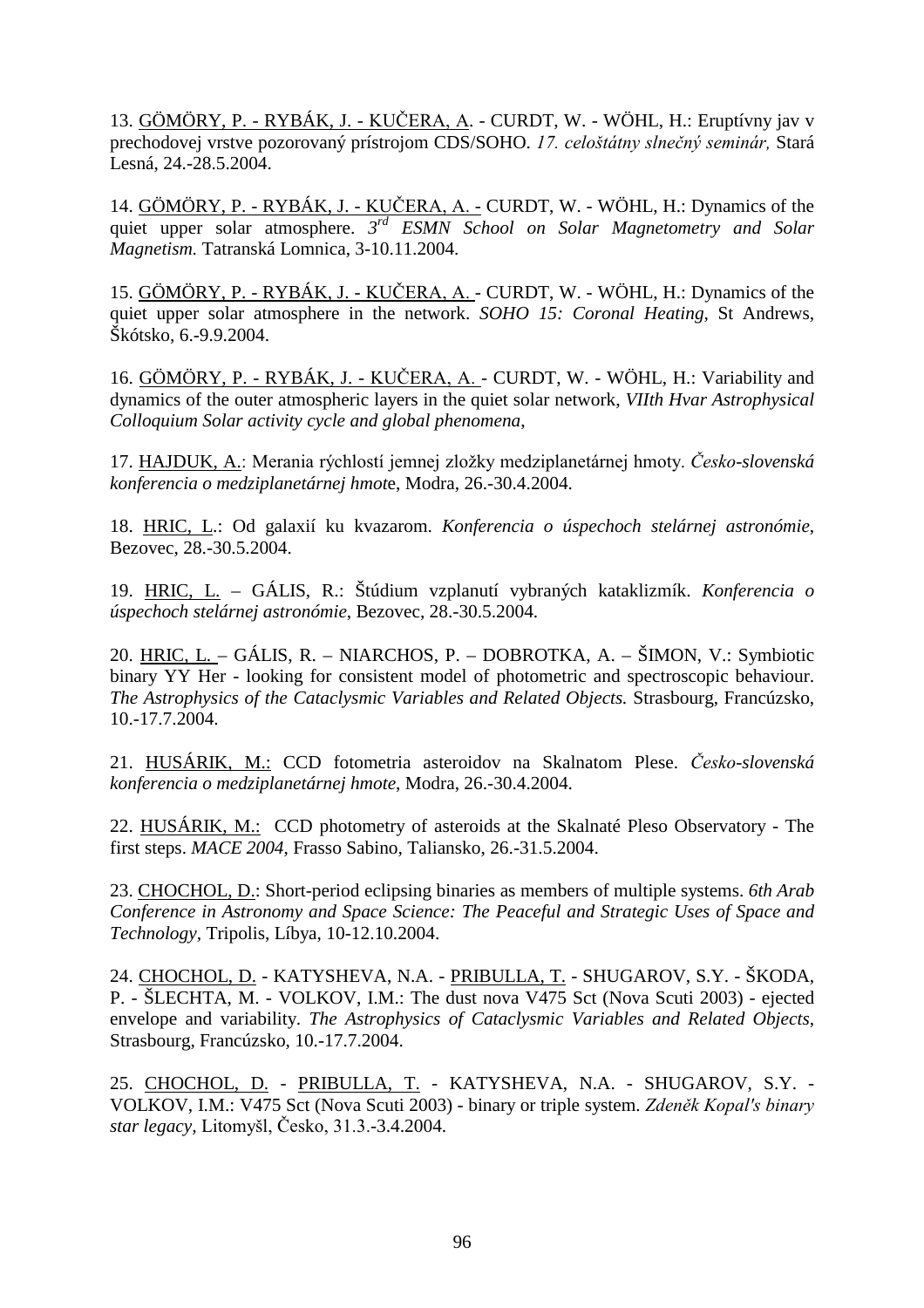26. CHRASTINA, M. - SZÁSZ, G. - PETRÍK, K. – HRIC, L.: Podivuhodné správanie supermäkkého X zdroja QR And. *34. konferencia o výskume premenných hviezd*, Brno,  $Česko, 26.-28.11.2004.$ 

27. ILIEV, I.KH. - FEŇOVČÍK, M. - <u>BUDAJ, J. - ŽIŽŇOVSKÝ, J. - ZVERKO, J</u>. -BARZOVA, I. - STATEVA, I.: A search for SB2 systems among selected Am binaries. *IAU Symposium 224 The A-star puzzle*, Poprad, 8.-13.7.2004.

28. JAKUBÍK, M.: Poruchy kometárnych dráh. Česko-slovenská konferencia o *medziplanetárnej hmote,* Modra, 26.-30.4.2004.

29. KADOOKA , M.A. - MEECH, K.J. - PITTICHOVÁ, J. - BUIE, M. - PRICE, S. - HU, S.: Astrobiology science fair projects. *Bioastronomy 2004 – Habitable worlds*, Reykjavík, Island, 12.-16.7.2004.

30. KAŇUCHOVÁ, Z. – SVOREŇ, J.: Koeficient na redukciu vplyvu oblačnosti pre sporadické meteory. *Česko-slovenská konferencia o medziplanetárnej hmote*, Modra, 26.-30.4.2004.

31. KLAČKA, J.- KOCIFAJ, M.: Invariant of motion for interstellar dust captured in the Solar System. *IAU Colloquium 197 Dynamics of Populations of Planetary Systems*, Belehrad, Srbsko a Čierna hora, 31.8.-4.9.2004.

32. KLAČKA, J. - KOCIFAJ, M. - PÁSTOR, P.: Motion of dust near exterior resonances with planet. *Light, dust and chemical evolution*, Gerace, Italy, 26.-30.9.2004.

33. KLOCOK, Ľ.: Elektronický archív pozorovania protuberancií na observatóriu Lomnický štít. 17. celoštátny slnečný seminár, Stará Lesná, 24.-28.5.2004.

34. KOZA, J. - KUČERA, A.: Vplyv teplotných zmien v modeloch slnečnej fotosféry na profil spektrálnych čiar. 17. celoštátny slnečný seminár, Stará Lesná, 24.-28.5.2004.

35. KOZA, J. - KUČERA, A.: Response Functions for Spectral Lines Suitable for Diagnostics of Solar Rotation. *VIIth Hvar Astrophysical Colloquium Solar Activity Cycle and Global Phenomena*, Hvar, Chorvátsko, 20.-24.9.2004.

36. KOZA, J.: Temporal evolution of physical parameters in the solar photosphere. *3rd ESMN School on Solar Magnetometry and Solar Magnetism*, Tatranská Lomnica, 3.-10.11.2004.

37. KRTIČKA, J. - MIKULÁŠEK, Z. - ZVERKO, J. - ŽIŽŇOVSKÝ, J.: The dependence of energy distribution on the abundances of A-star atmosphere models. *IAU Symposium The Astar puzzle*, Poprad, 8.-13.7.2004.

38. KUČERA, A.: Solar Granulation. *3rd ESMN School on Solar Magnetometry and Solar Magnetism*, Tatranská Lomnica, 3.-10.11.2004.

39. KUČERA, A. - GÖMÖRY, P. - RYBÁK, J. - CURDT, W. - WÖHL, H.: High resolution observations of a M5.4.flare. *VIIth Hvar Astrophysical Colloquium Solar activity cycle and global phenomena,* Hvar, Chorvátsko, 20.-24.9.2004.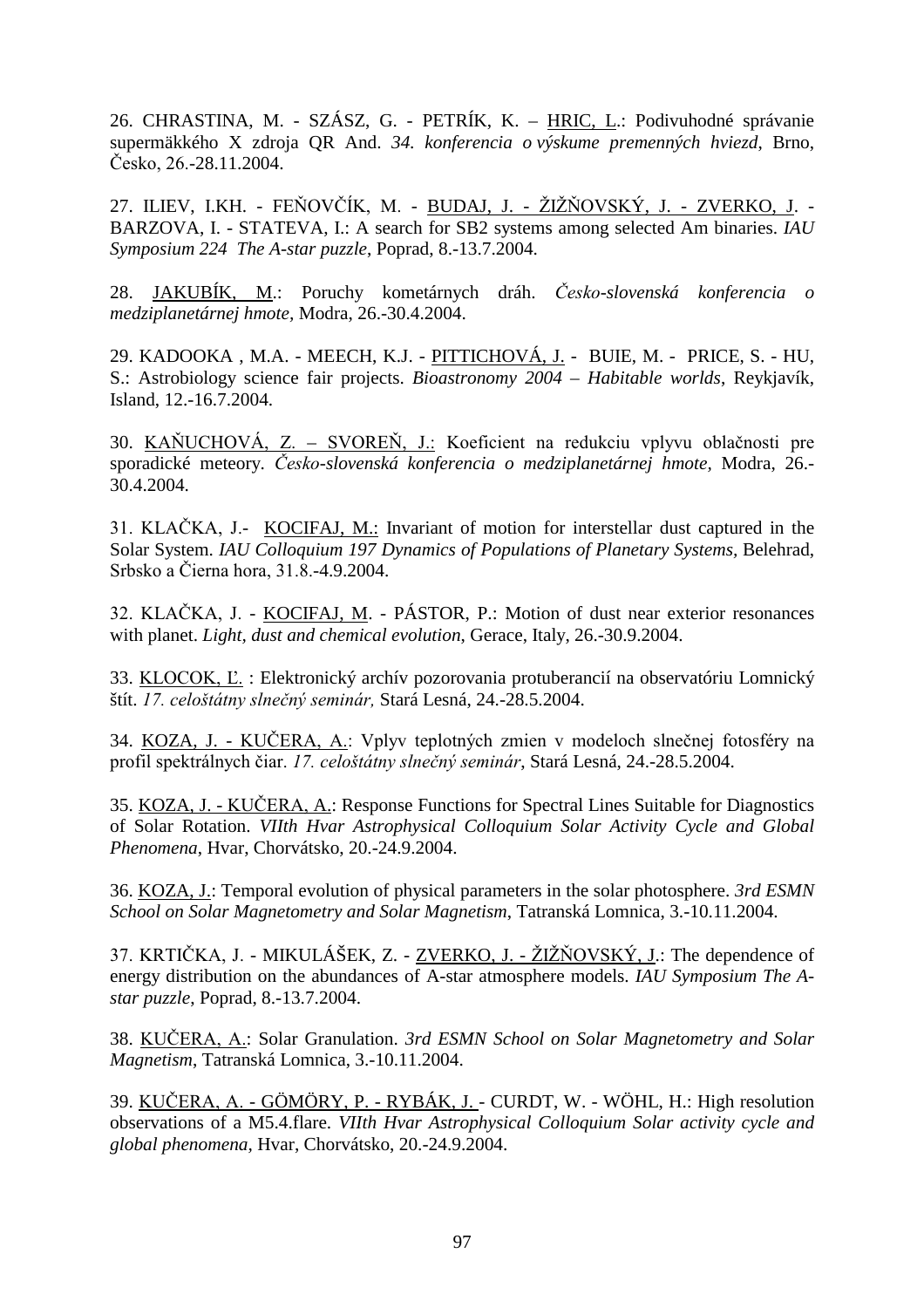40. MIKULÁŠEK, Z. - ZVERKO, J. - ŽIŽŇOVSKÝ, J. - JANÍK, J.: Analysis of light curves of magnetic CP stars by advanced PCA methods. *IAU Symposium The A-star puzzle*, Poprad, 8.-13.7.2004.

41. MINAROVJECH, M.: Časovo-šírkové rozdelenie intenzít zelenej emisnej koróny 530.3 nm za obdobie 1939-2002. 17. celoštátny slnečný seminár, Stará Lesná, 24.-28.5.2004.

42. MINAROVJECH, M. - KUDELA, K.: Cosmic ray and solar coronal emissions: Crosscorrelations of the time series. *First International Symposium on Space Climate: Direct and Indirect Observations of Long-Term Solar Activity,* Oulu, Fínsko, 20.-23.6.2004.

43. NESLUŠAN, L.: The distributions of angular elements of new comets. *IAU Colloquium*  197 Dynamics of Populations of Planetary Systems, Belehrad, Srbsko a Čierna hora, 31.8.-4.9.2004.

44. <u>NESLUŠAN, L</u>.: Typické veľkosti kometárnych jadier. Česko-slovenská konferencia o *medziplanetárnej hmote,* Modra, 26.-30.4.2004

45. NESLUŠAN, L.: Uhlové elementy dráh nových komét. Česko-slovenská konferencia o *medziplanetárnej hmote,* Modra, 26.-30.4.2004

46. ÖZGUC, A. - ATAC, T. - RYBÁK, J.: Temporal vairbility of the NSA in the solar flare index between activity cycles 17-23. *First International Symposium on Space Climate: Direct and Indirect Observations of Long Term Solar Activity,* Oulu, Fínsko, 20.-23.6.2004.

47. ÖZGUC, A. - ATAC, T. - RYBÁK, J.: Evaluation of the Short-term Periodicities in the Flare Index between the years 1966-2001, *IAU Symposium 223 Multi-Wavelength Investigations of Solar Activity,* Sankt Petersburg, Rusko, 14.-19.6.2004.

48. ÖZGUC, A. - ATAC, T. - RYBÁK, J.: Evaluation of the short-term periodicities in the flare index between the years 1966-2001. 35th COSPAR Scientific Assembly, Paríž, Francúzsko, 18-25.7.2004.

49. PARIMUCHA, Š. - CHOCHOL, D. - PRIBULLA, T. - VAŇKO, M.: Period variations in symbiotic novae. *The Astrophysics of Cataclysmic Variables and Related Objects,* Strasbourg, Francúzsko, 11.-16.7.2004.

50. PAULECH, T.: Coma wings - spoľahlivý indikátor rozpadu jadra? Česko-slovenská *konferencia o medziplanetárnej hmote,* Modra, 26.-30.4.2004.

51. PECINA P. - PORUBČAN V. - PECINOVÁ D. - TÓTH J.: Radar observations of Taurid complex meteor showers in 2003. *Meteoroids 2004*, London, Kanada, 16.-20.8.2004.

52. PINTÉR, T. - RYBANSKÝ, M. - MINAROVJECH, M.: O polarizácii v emisnej čiare koróny 530.3 nm. 17. celoštátny slnečný seminár, Stará Lesná, 24.-28.5.2004.

53. PINTÉR, T. - RYBANSKÝ, M. - MINAROVJECH, M.: On polarization in the 530.3 nm coronal emission line. *Astronomical Polarimetry - Current Status and Future Directions Meeting,* Waikoloa Beach Marriott, Hawaii, USA, 15.-19.3.2004.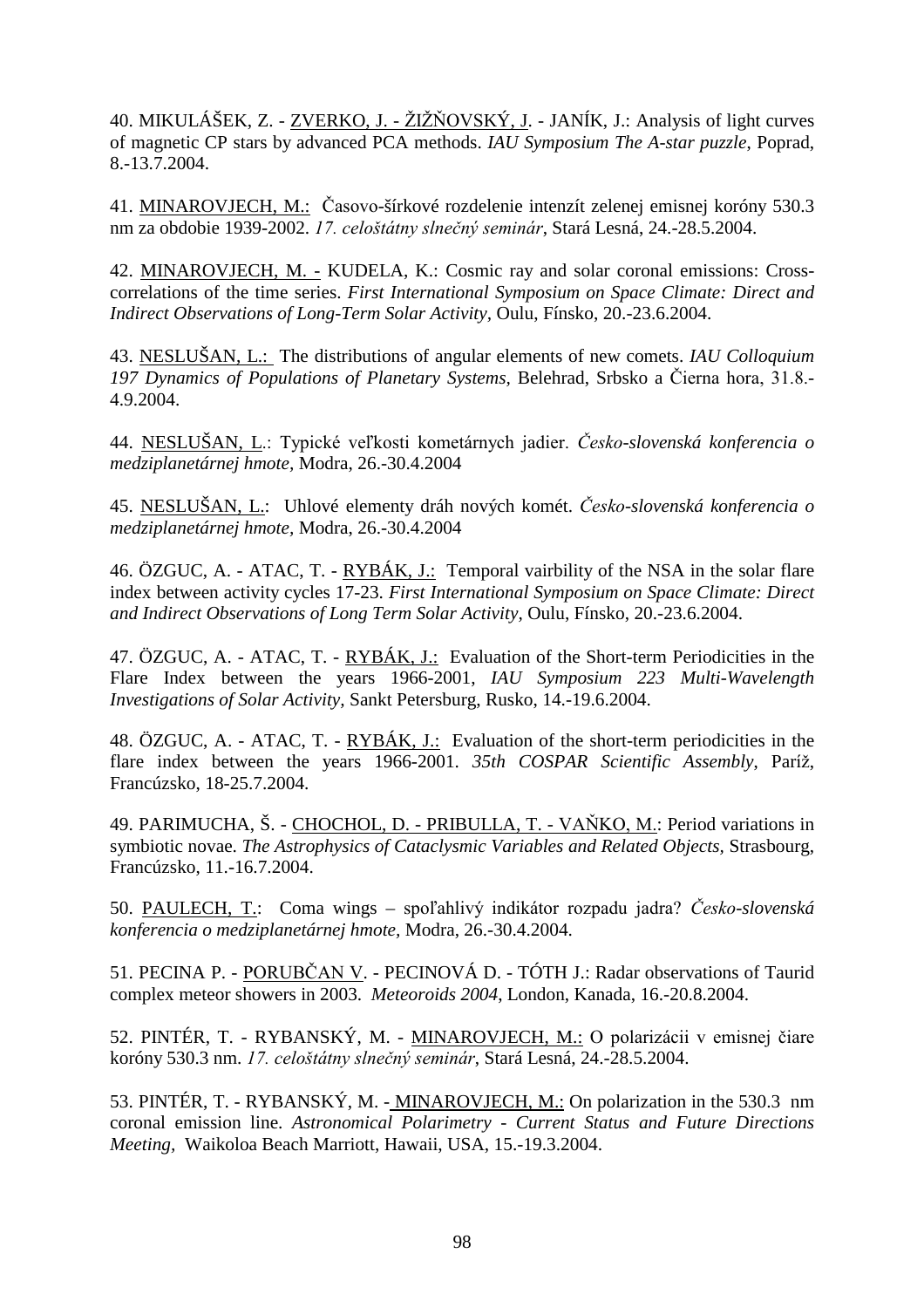54. PITTICH, E.M. – SOLOVAYA, N. A.: 2004, On Soho comets and high inclination asteroids. *JENAM 2004 – The many scales in the Universe*, Granada, Španielsko, 13.- 17.9.2004.

55. PITTICHOVÁ, J. – MEECH, K.J.: 2004, Activity of different cometary population at similar solar radii. *Bioastronomy 2004 – Habitable worlds*, Reykjavík, Island, 12.-16.7.2004.

56. POLOSUKHINA, N. - SHAVRINA, A. - DRAKE, N.A. - TSYMBAL V. - HACK, M. - NORTH, P. - KHALACK, V. - ZVERKO, J. - ŽIŽŇOVSKÝ, J. - PAVLENKO, Y.A.: The enigma of lithium in roAp stars. *IAU Symposium The A-star puzzle*, Poprad, 8.-13.7.2004.

57. PORUBČAN, V.: Asteroidálne meteorické roje. *Česko-slovenská konferencia o medziplanetárnej hmote,* Modra, 26.-30.4.2004.

58. PORUBČAN, V. - WILLIAMS, I.P.: The Kappa Cygnids: Parent and family. *Meteoroids 2004,* London, Kanada, 16.-20.8.2004.

59. PORUBČAN V. – WILLIAMS I.P. – KORNOŠ L.: Associations between asteroids and meteoroid streams. *Meteoroids 2004,* London, Kanada, 16.-20.8.2004.

60. PRIBULLA, T.: Transit detection of extrasolar planets and search for variable stars at the Stará Lesná Observatory. *Extrasolar planets – XVI Canary Island winter school of astrophysics,* Puerto de la Cruz, Tenerife, Španielsko, 22.11.-3.12.2004.

61. PRIBULLA, T. - CHOCHOL, D. - TREMKO, J. - KREINER, J.: Light-time effect in short-period eclipsing binaries. *The light-time effect in astrophysics*, Brusel, Belgicko, 19.- 22.7.2004.

62. PRIBULLA, T. - VAŇKO, M. - PARIMUCHA, Š. - CHOCHOL, D. - BALUĎANSKÝ, D.: Light-curve and period study of the neglected contact binaries V344 Lac and V1191 Cyg. Zdeněk Kopal's binary star legacy, Litomyšl, Česko, 31.3.-3.4.2004.

63. ROSU, H. - SANIGA, M. - PLANAT, M.: 2004, MUBs: From Finite Projective Geometry to Quantum Phase Enciphering. *Seventh international conference on Quantum Communication, Measurement and Computing*, Glasgow, Škótsko, 24.-29.7.2004.

64. ROVITHIS-LIVANIOU, H. - TSANTILLAS, S. - ROVITHIS, P. - CHOCHOL, D. - SKOPAL, A. - PRIBULLA, T.: The eclipsing binary BX Andromedae and its orbital period behaviour. Zdeněk Kopal's binary star legacy, Litomyšl, Česko, 31.3.-3.4.2004.

65. RUŠIN, V. - DRUCKMULLER, M. - MINAROVJECH, M.: Image processing. *Solar*  eclipse Conference 2004, Open University, Milton Keynes, Veľká Británia, 20.-22.8.2004.

66. RYBÁK, J. - KUČERA, A. - CURDT, W. - WÖHL, H.: Observational evidences for heating of the solar corona by nanoflares in the network derived from the transition region spectral lines. *SOHO 15: Coronal Heating,* St Andrews, Škótsko, 6.-9.9.2004.

67. SHUGAROV, S.Y. - GORANSKIJ, V.P. - KATYSHEVA, N.A. - KUSAKIN, A.V. - METLOVA, N.V. - VOLKOV, I.M. - CHOCHOL, D. - PRIBULLA, T. - KARITSKAYA, E.A. - RETTER, A. - SHEMMER, O. - LIPKIN, Y.: Photometric evolution of the orbital light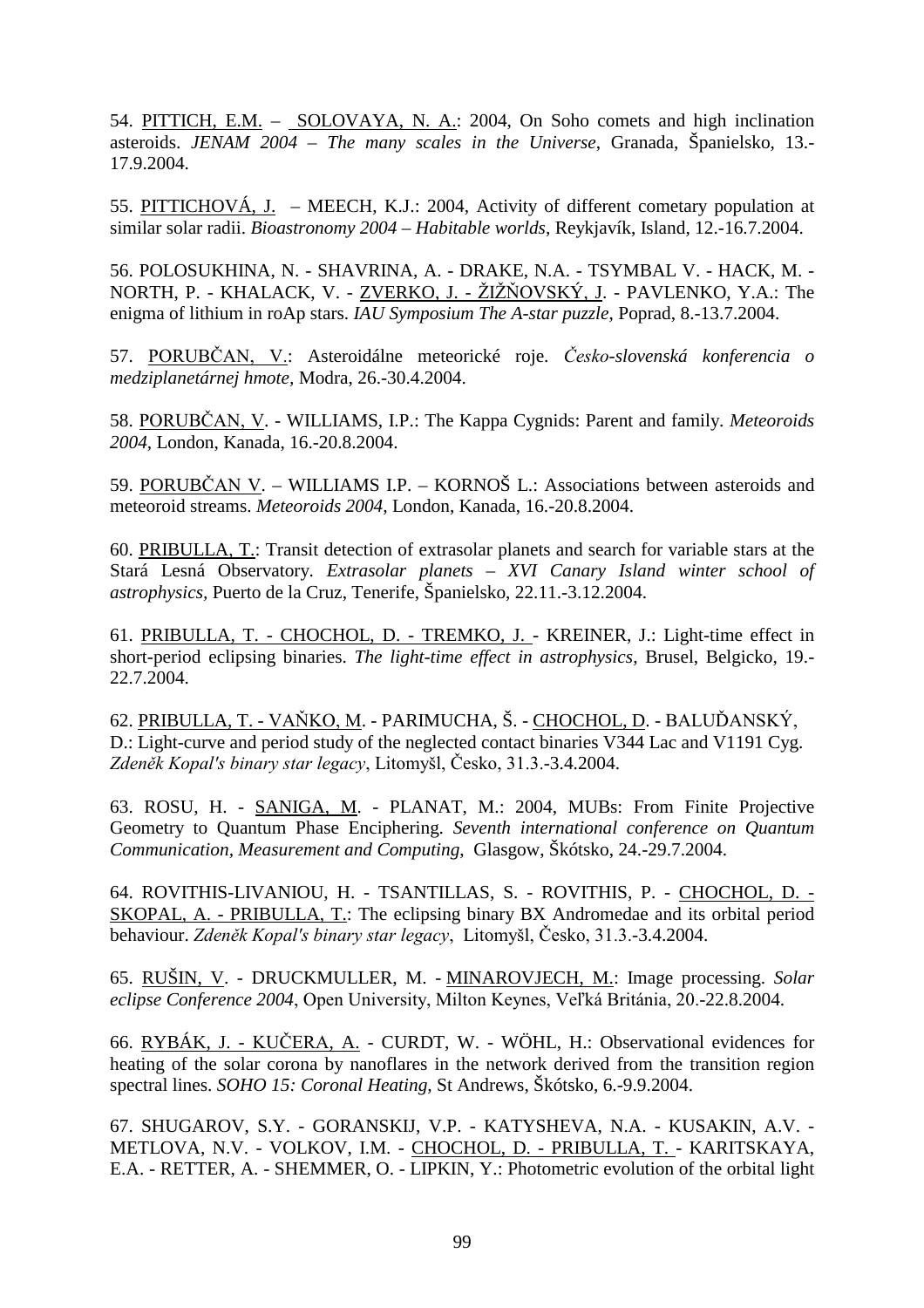curves in the slow nova V723 Cas. Zdeněk Kopal's binary star legacy, Litomyšl, Česko, 31.3.-3.4.2004.

68. SKOPAL, A.: Present understanding the light curves of symbiotic stars. Zdeněk Kopal's binary star legacy. Litomyšl, Česko, 31.3.-3.4.2004.

69. SKOPAL, A.: Accretion-powered symbiotic binaries: EG And and CQ Dra. *The Astrophysics of the Cataclysmic Variables and Related Objects.* Strasbourg, Francúzsko, 10.- 17.7.2004.

70. SKOPAL, A. - KOMŽÍK, R. - CSATÁRYOVÁ, M.: On the asynchronous rotation of accretors in the interacting binaries. Zdeněk Kopal's binary star legacy. Litomyšl, Česko, 31.3.-3.4.2004.

71. SKOPAL, A. - VITTONE, A.A. - ERRICO, L. - TAMURA, S. - OTSUKA, M. - WOLF, M. - ELKIN, V.G.: A multiple mass-ejection by the symbiotic prototype Z And during its recent 2000-03 outburst. *Interacting Binaries: Accretion, Evolution & Outcomes.* Cefalu, Taliansko, 4.-10.7.2004.

72. SOLOVAYA, N.A. - PITTICH, E.M.: Dynamic of planets in binary systems. *JENAM 2004 – The many scales in the Universe*, Granada., Španielsko, 13.-17.9.2004.

73. SOLOVAYA, N.A. - PITTICH, E.M.: 2004: Dráha extraslnečnej planety v sústave gama Cephei a jej teplotná zóna. *Česko-slovenská konferencia o medziplanetárnej hmote*, Modra, 26.-30.4.2004.

74. SOLOVAYA, N.A. - PITTICHOVÁ, J. - MEECH, K.J. - PITTICH, E.M.: Extra-solar planet of gamma Cephei and its habitable zone. *Bioastronomy 2004 – Habitable worlds*, Reykjavík, Island, 12.-16.7.2004.

75. STORINI, M. - HOFER, M.Y. - SÝKORA, J.: Towards the understanding of coronal hole occurrence during the Schwabe cycle. 35th COSPAR Scientific Assembly, Paríž, Francúzsko, 18-25.7.2004.

76. SVOREŇ, J. – KAŇUCHOVÁ, Z. – NESLUŠAN, L. – PORUBČAN, V.: Hlavné a vedľajšie roje v MDC IAU databáze fotografických dráh. *Česko-slovenská konferencia o medziplanetárnej hmote,* Modra, 26.-30.4.2004.

77. SVOREŇ, J. – NESLUŠAN, L. – KAŇUCHOVÁ, Z. – PORUBČAN, V.: A fine structure of the Perseid meteoroid stream. *Meteoroids 2004,* London, Kanada, 16.-20.8.2004.

78. SÝKORA, J.- RYBÁK, J.: Regularities, cyclicities and asymmetries in the solar corona over more than fifty years. *First International Symposium on Space Climate: Direct and Indirect Observations of Long Term Solar Activity,* Oulu, Fínsko, 20.-23.6.2004.

79. SÝKORA, J.- RYBÁK, J.: Aspects of the solar variability in its coronal manifestations, 35th COSPAR Scientific Assembly, Paríž, Francúzsko, 18-25.7.2004.

80. SÝKORA, J.: Nabljudenie polarizatsii v zelenoj emissionnoj linii korony vo vremja polnykh solnechnykh zatmenij. *Vserossijskaja astronomicheskaja konferentsija Gorizonty Vselennoj*, Moskva, Rusko, 3.-10.6.2004.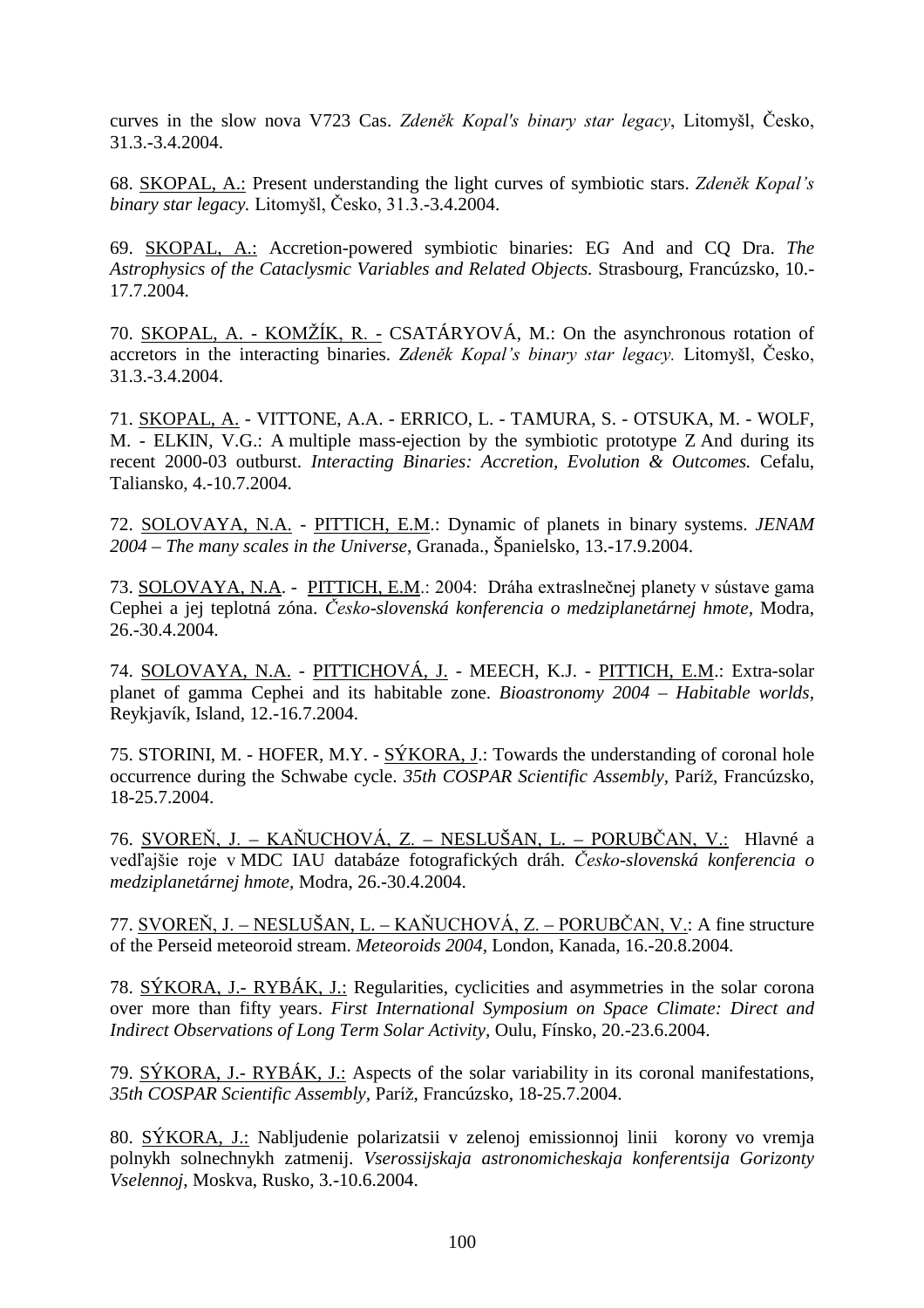81. SÝKORA, J.: SCOSTEP: ISCS, CAWSES. 17. celoštátny slnečný seminár, Stará Lesná, 24.-28.5.2004.

82. SZÁSZ, G. - CHRASTINA, M. - PETRÍK, K. – HRIC, L.: Vzplanutie supermäkkého X zdroja V Sge. 34. konferencia o výskume premenných hviezd, Brno, Česko, 26.-28.11.2004.

83. TEMMER, M. - VERONIG, A. - RYBÁK, J. - BRAJŠA, R. - HANSLEMEIER., A.: Periodical Patterns in Major Flare Occurrence and their Relation to Magnetically Complex Active Regions. 35th COSPAR Scientific Assembly, Paríž, Francúzsko, 18-25.7.2004.

84. TOMASZ, F. - RYBÁK, J. - KUČERA, A. - CURDT, W. - WOHL, H.: Influence of Transition Region Blinker on Cromosphere and Corona*, VIIth Hvar Astrophysical Colloquium Solar activity cycle and global phenomena,* Hvar, Chorvátsko, 20.-24.9.2004.

85. TOMASZ, F. - RYBÁK, J. - KUČERA, A. - CURDT, W. - WÖHL, H..: Influence of the transition region blinker on chromosphere and corona. *3rd ESMN School on Solar Magnetometry and Solar Magnetism*, Tatranská Lomnica, 3.-10.11.2004.

86. TOMASZ, F. - RYBÁK, J. - KUČERA, A. - CURDT, W. - WÖHL, H.: Štúdium záblesku v chromosfére a prechodovej oblasti. 17. celoštátny slnečný seminár, Stará Lesná, 24.-28.5.2004.

87. VAŇKO, M.: Fotometrický výskum krátkoperiodických kontaktných sústav. *Konferencia o úspechoch stelárnej astronómie*, Bezovec, 28.-30.5.2004.

## **7.2. Ostatné prednášky**

88. GÖMÖRY, P. - RYBÁK, J. - KUČERA, A. - CURDT, W. - WÖHL, H.: On relations between chromospheric and transition region layers in the quiet Sun network. *MEDOC 13 Campaign.* Orsay, Francúzsko, 7.6.2004.

89. HRIC, L.: Astronomy in Slovakia. *Tartu Observatory*, Estónsko, 27.10.2004.

90. HRIC, L.: Outburst activity study of AG Dra. *Tartu Observatory*, Estónsko, 27.10.2004.

91. HRIC, L.: Venuša a jej prechody pred slnečným diskom. Seminár Venus Transit 2004, Tatranská Lomnica, 21.–22.5.2004.

92. CHOCHOL, D.: Fotometria a spektroskopia novy V475 Scuti (Nova Scuti 2003). *ZIRO 2004*, Vyšná Písaná, 22-24 4.2004

93. KOCIFAJ, M. - HORVATH, H.: Phase function of non-spherical dust-like particles, *Transport of Water, Chemicals and Energy in the System Soil-Crop Canopy-Atmosphere*. Ústav hydrológie SAV, Bratislava, 25.11.2004.

94. KOZA, J.: Projekčná metóda pozorovania pomocou triédra. Seminár Venus Transit 2004, Tatranská Lomnica, 21.–22.5.2004.